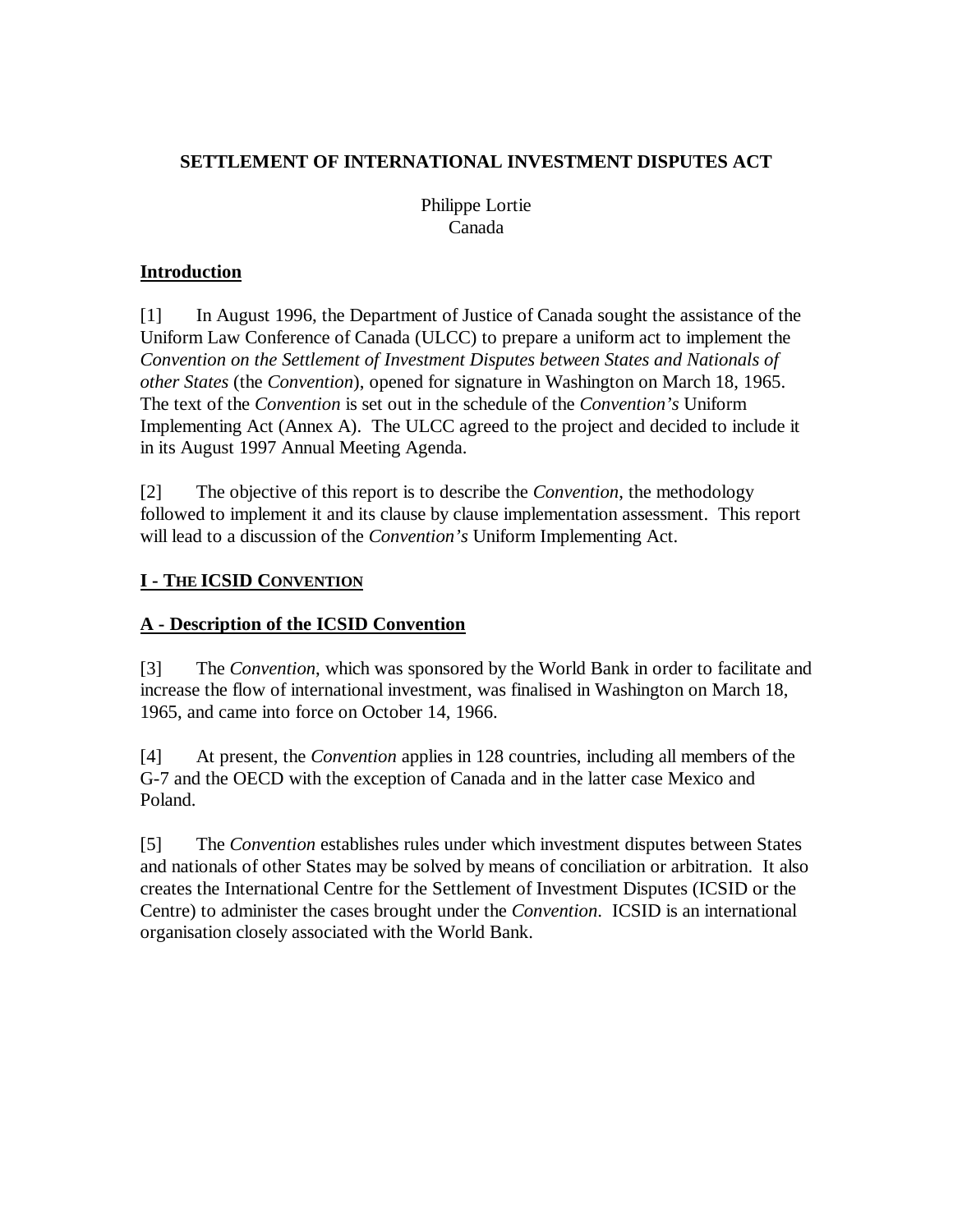## **1 - Jurisdiction of the Centre - Article 25(1)**

[6] For the ICSID system to be open to parties to investment disputes, three requirements under Article 25(1) of the *Convention* must be met. First, the dispute must be between a Contracting State (or the constituent subdivision or agency of a Contracting State designated to the Centre by that State) and a national of another State.

[7] Second, the dispute must be a legal dispute arising directly out of an investment. ICSID does not deal with purely commercial disputes or mere conflicts between the parties, such as the desirability of renegotiating an investment agreement. The lack of definition of the term "investment" has allowed the *Convention* to adapt itself to evolving circumstances and to include within its scope new forms of investment dealings which have appeared since it came into force. For example, disputes which have been submitted to date to ICSID have arisen from a variety of agreements relating to the exploitation of natural resources, tourism development, construction of a chemical plant on a turn-key basis and urban development in the form of housing projects.

[8] Third, the ICSID system rests exclusively on the voluntary consent of the parties to an investment dispute. The mere ratification of the *Convention* does not create any obligation on the part of a Contracting State to resort to the ICSID arbitration machinery. Such an obligation would arise only after the State had agreed in writing to submit a specific dispute or class of disputes to ICSID. Once such consent is given, it is irrevocable. The consent to ICSID arbitration, once given, excludes any other remedy except if the parties have stated otherwise or if the Contracting State has required the exhaustion of local administrative or judicial remedies as a condition of its consent.

# **2 - The Applicable Law - Articles 42(1) & 54(3)**

[9] The ICSID system is considered an inexpensive and highly flexible form of international arbitration. Thus, most of the rules in the *Convention* relating to the conditions of arbitration can be modified by agreement of the parties in order to suit their particular needs. Article 42(1) recognises the rights of the parties to choose the law applicable to their investment relationship. The same Article provides that "in the absence of such agreement, the [ICSID] Tribunal shall apply the law of the Contracting State party to the dispute (including its rules on the conflict of laws) and such rules of international law as may be applicable". Finally, Article 54(3) provides that the execution of the award shall be governed by the laws concerning the execution of judgements in force in the State in whose territories such execution is sought.

# **3 - Recognition and Enforcement of the Award - Article 53(1) and Article 54, Paragraphs (1) & (2)**

[10] Article 53(1) of the *Convention* provides that an ICSID arbitral award is binding on the parties and shall not be subject to any appeal or other remedy except those under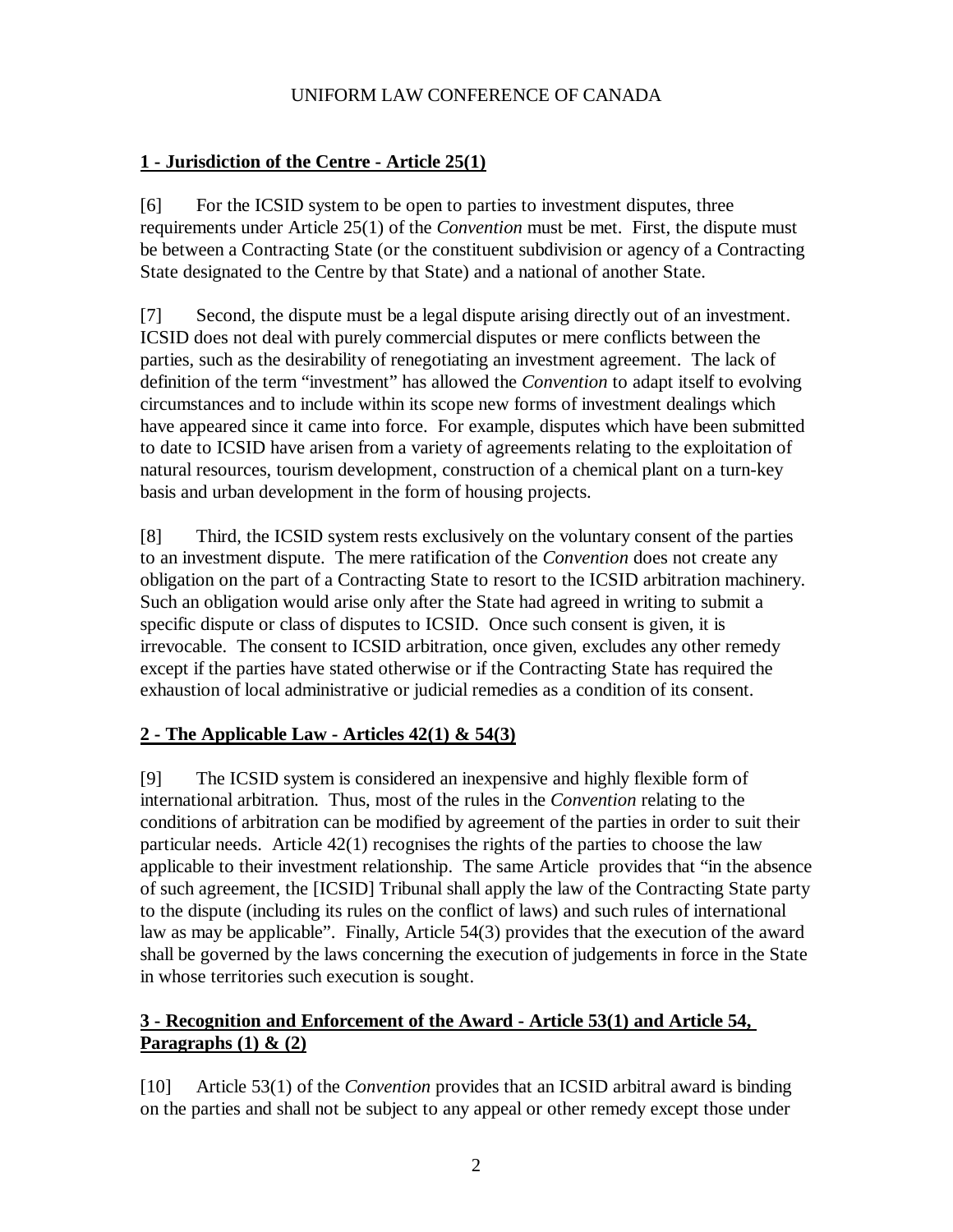the ICSID system (i.e. the remedies of interpretation, revision and annulment of an award). Thus, an ICSID arbitral award constitutes a truly international award subject solely to the rules of the *Convention*. Under this self-contained system of arbitration, the exclusive role of domestic courts is one of judicial assistance to facilitate recognition and enforcement of arbitral awards. The ICSID regime is different from the one set out under the *New York Convention of 1958 on the Recognition and Enforcement of Foreign Arbitral Awards* (the *New York Convention of 1958*) which allows domestic tribunals to refuse the recognition and enforcement of arbitral awards. As the *New York Convention of 1958* can not be used to recognise and enforce ICSID awards it is then necessary to implement the *Convention*.

[11] Article 54(1) of the *Convention* stipulates that each Contracting State has to recognise an ICSID arbitral award as binding and to enforce the pecuniary obligations the award imposes as if it were a final judgement of a court of that State. The procedure set forth in the *Convention* for the recognition and enforcement of an ICSID arbitral award is simple. Article 54(2) provides that any party to an ICSID award may obtain recognition and enforcement of the award by providing the competent court or other authority designated for the purpose by each Contracting State with a certified copy of the award. The Government of Canada will designate, in accordance with Article 54(2), the courts in the provinces and territories which are competent for such matters according to the rules of civil procedure in force in those jurisdictions.

### **B - Consultation on Canadian accession and implementation**

[12] As the *Convention* does not contain a federal state clause, Canada will not accede to it without the support of all provinces and territories. At the moment nine jurisdictions have expressed support in principle. The best scenario would have the consultation finalised by the end of winter 1997-1998.

### **C - Comments and Answers to Questions Raised by the Provinces and Territories**

[13] During the federal-provincial-territorial consultations, the provinces and territories asked the federal government questions in relation to the *Convention*. The federal government replied to the provinces and territories. The comments and answers to those questions guided the work of the ULCC-ICSID Working Group and are included hereafter.

### **1 - Designation of Constituent Subdivision - Article 25, Paragraphs (1) & (3)**

[14] Article 25(1) of the *Convention* provides that a Contracting State is entitled to designate "constituent subdivisions" which may utilise the ICSID mechanism. The Secretary General of ICSID has told the Government of Canada that the provinces and territories will be considered "constituent subdivisions" for the purposes of the *Convention*. Australian practice under the *Convention* bears this out.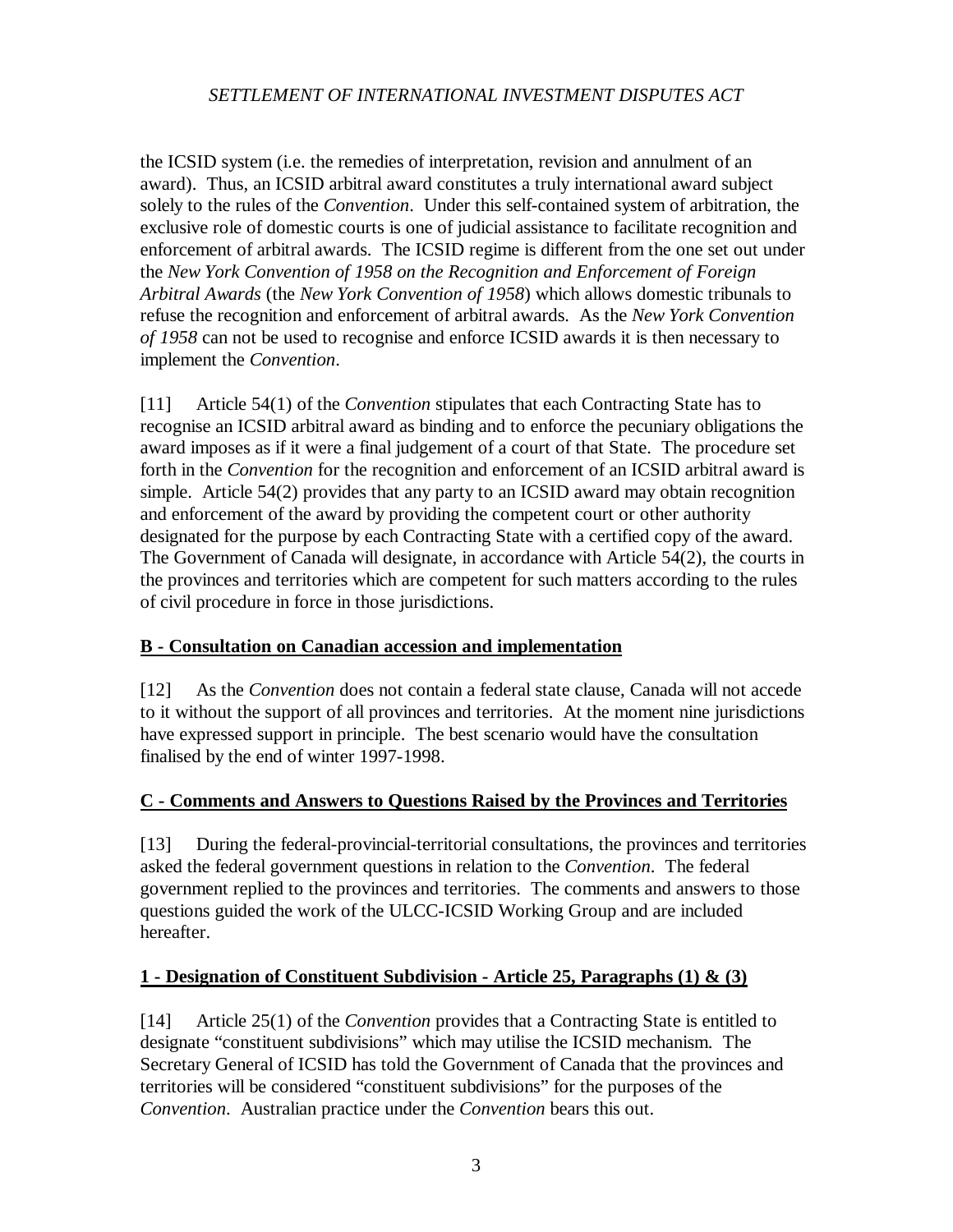[15] Under Paragraph (3) of this Article, a "constituent subdivision" could consent to arbitration without the approval of the federal authorities of the Contracting State provided the latter have notified ICSID that no such approval is required. Some provinces have asked if they could be designated under Paragraphs (1) and (3) of Article 25. The Government of Canada will designate provinces and territories under Paragraph (1) should they so wish. Furthermore, the Government of Canada will notify ICSID under Paragraph (3) that no prior federal approval will be required for designated provinces or territories to consent to ICSID proceedings.

[16] It should be pointed out that the existence of such designations suggests a need to proceed with caution in order to avoid multiple proceedings concerning the same dispute. Investment agreements will need to be carefully drafted to take into account agreements the investor may have with another federal, provincial or territorial government in Canada in respect of the same investment.

## **2 - Constitutional issues**

[17] One province sought clarification as to the application of the *Convention* in areas of shared jurisdiction or areas where the division of powers between the federal and provincial governments may be unclear. For example, an investor might enter into agreements with the federal and provincial governments providing for different dispute settlement mechanisms with respect to the same investment. Two issues are raised by this question.

[18] First, with respect to the need to avoid a multiplicity of proceedings, as indicated in the comment with respect to designations under Article 25, this is essentially a matter that has to be resolved through careful drafting of the arbitration agreements on a case-bycase basis.

[19] Secondly, the possibility that arbitral panels might rule on constitutional issues in disputes between the federal and provincial governments could be avoided by drafting clear arbitration clauses or agreements. In this context, it is important to recall that ICSID's jurisdiction extends to any legal dispute arising directly out of an investment, between a Contracting State, or its designated "constituent subdivisions", and a national of another Contracting State. It does not apply to disputes between the constituent elements of the host State of the investment. Disputes relating to the division of powers in Canada, of course, can be referred to the domestic courts by the parties to the dispute for any binding resolution.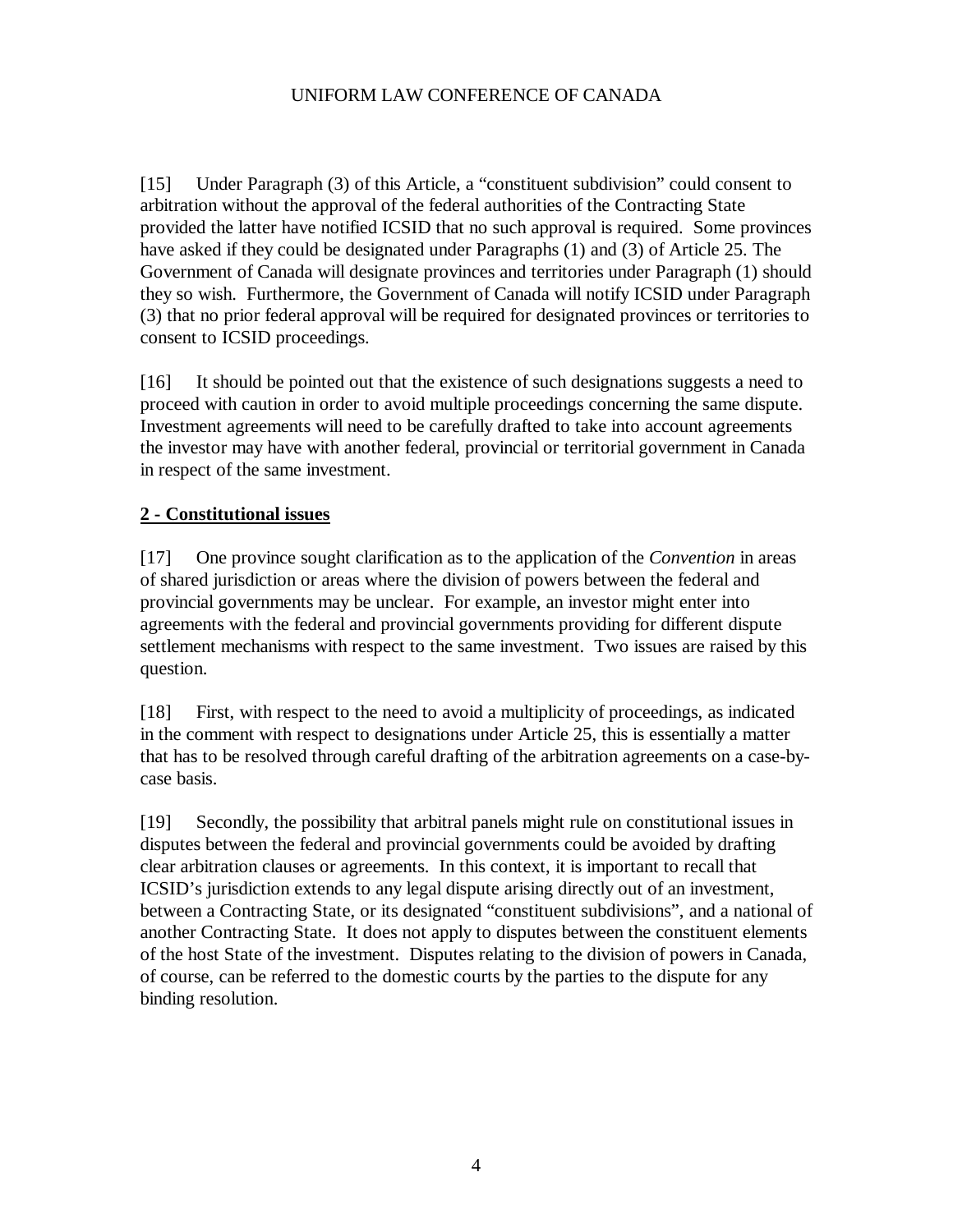# **3 - The Applicable Law - Federal-State Interpretation Clause - Articles 42(1) & 54(3)**

[20] One province has asked whether it was necessary to include a federal-State interpretation clause in the *Convention* to guide the ICSID Tribunal in the interpretation of any reference in the *Convention* to the law or legislation of a federal State. Clearly, it is the view of the federal government that the laws in force in the province - including both provincial law and federal law - will be applied by the Tribunal. In the light of the circumstances of each case submitted to the Tribunal, it will decide on the applicable law. However, it does not seem that the inclusion of a federal State interpretation clause would be appropriate in this case as the *Convention* does not encompass such a clause. Furthermore, none of the 128 States party to the *Convention* have included such a clause in their Instrument of Ratification.

[21] With regard to the law applied by the ICSID Tribunal to decide the dispute, the Tribunal will refer to the rules of law as may be agreed by the parties or, in the absence of such agreement, to the subsidiary rules set out in Article 42(1), i.e. "the law of the Contracting State party to the dispute (including its rules on the conflict of laws) and such rules of international law as may be applicable".

[22] As for the laws in force concerning the execution of judgements under Article 54(3), the applicable law will be the law and rules applied by the Courts in the province. This will include mainly the Common Law and provincial Rules of Civil Procedure - the Civil Code and the Code of Civil Procedure in Quebec and will include federal norms in the case of the Federal Court.

# **4 - Limitation of Classes of Disputes - Article 25(4)**

[23] Article 25(4) provides that any Contracting State may notify ICSID of the class or classes of disputes which it would or would not consider submitting to ICSID's jurisdiction. Some provinces suggested that it would be desirable to keep to a minimum the classes of disputes which would not be submitted to the jurisdiction of ICSID. The federal government agrees with this view. Therefore, it would be recommended not to notify ICSID pursuant to this provision. (see paragraphs [45]-[47]).

# **5 - Exhaustion of Local Remedies - Article 26**

[24] A question was raised concerning the ability of a province to invoke Article 26 which provides that "a Contracting State may require the exhaustion of local administrative or judicial remedies as a condition of its consent to arbitration". According to ICSID's Legal Advisor there is no doubt that a province or territory, which has been designated pursuant to Article 25(1) and whose consent to arbitration does not require in any event the approval of the federal authorities of the Contracting State pursuant to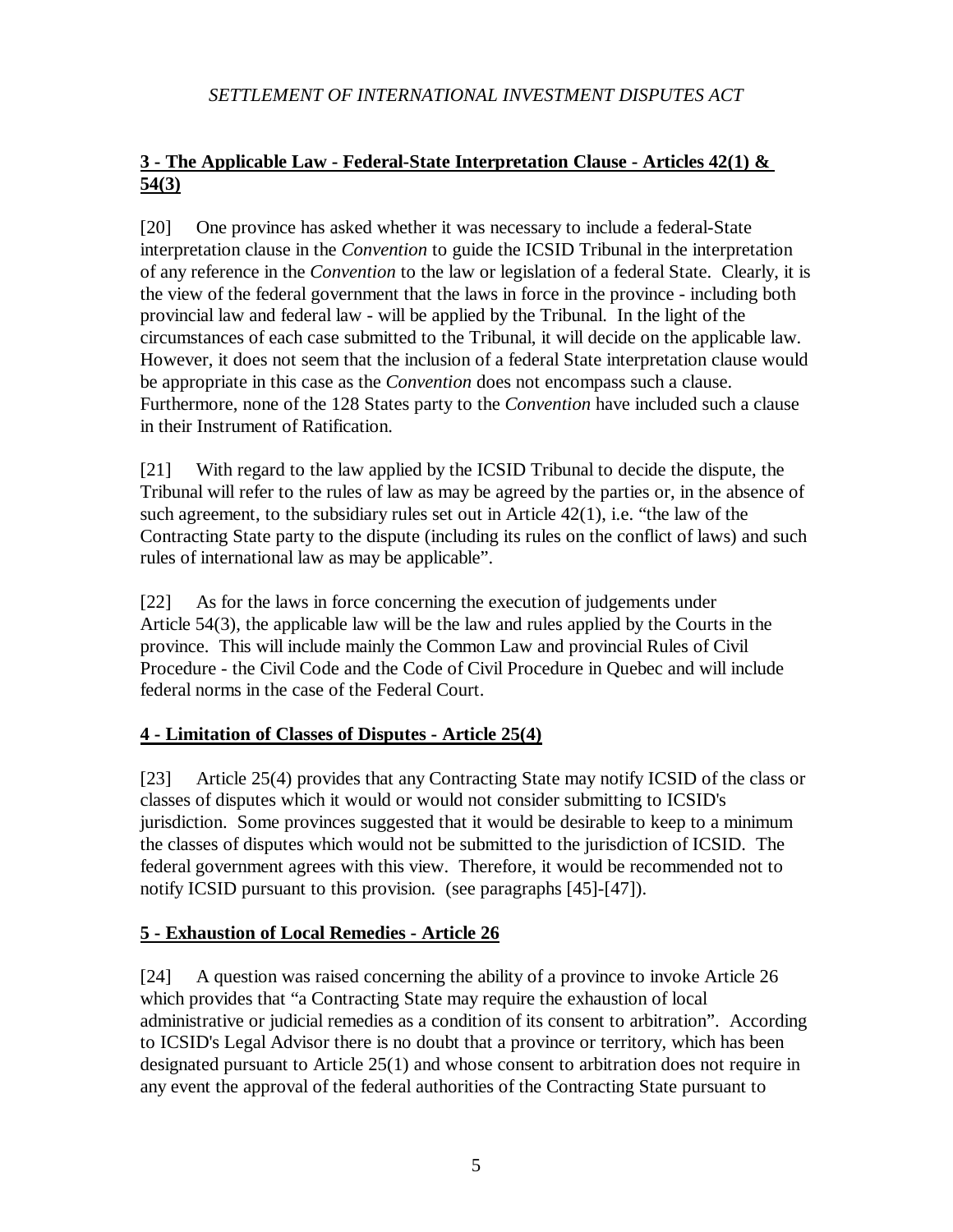Article 25(3), could require the exhaustion of local remedies as a condition of its consent to arbitration. The federal government agrees with this opinion.

[25] However, instead of requiring exhaustion of local remedies, provinces and territories designated may wish to consider a provision such as the one used in Article 1121 of NAFTA, which requires investors to waive the use of local remedies if international arbitration is employed - except, as provided for in Subparagraphs 1121(1)(b) and 1121(2)(b), "for injunctive, declaratory or other extraordinary relief, not involving the payment of damages [...]." (see paragraphs [48]-[49]).

# **6 - Financing ICSID - Article 17**

[26] One province asked if it would be required to participate in the financing of ICSID by virtue of Article 17. Only the Government of Canada, as a member of the World Bank, is responsible for the Bank's expenses, including any excess expenditures incurred by ICSID. However, there are fees for the use of ICSID facilities and if a province or territory agrees to refer an investment dispute to ICSID, it would normally pay its share of the costs as set out in the investment dispute settlement provisions of its agreement with the investor of another Contracting Party

# **7 - Privileges and immunities - Articles 18 to 24**

[27] Questions were also raised concerning the privileges and immunities provided by Articles 18 to 24 enjoyed by the members of ICSID and, to a lesser extent, parties to the proceedings. These privileges and immunities will be set out in federal legislation and therefore the Uniform Act will not deal with such.

# **8 - Place of proceedings - Article 63**

[28] No questions were raised concerning this Article, but the federal Government will take all the measures necessary to facilitate arrangements with ICSID, in accordance with Article 63, to hold either conciliation or arbitration proceedings in the arbitration centres established in Quebec and British Columbia if they are interested in making such arrangements. ICSID has already concluded arrangements as envisaged in Article 63 with the Permanent Court of Arbitration at The Hague and dispute settlement centres in Cairo, Kuala Lumpur, Sydney and Melbourne.

# **D - The Convention - A Priority for Canada**

[29] The *Convention* has become a priority since Canada is the only member of the G-7 and along with Mexico and Poland one of only 3 of 29 OECD Members that has not ratified it. The federal government considers that Canada should sign and ratify the *Convention* because it would facilitate the resolution of investment disputes which Canadian investors abroad might encounter in any of the 128 countries party to the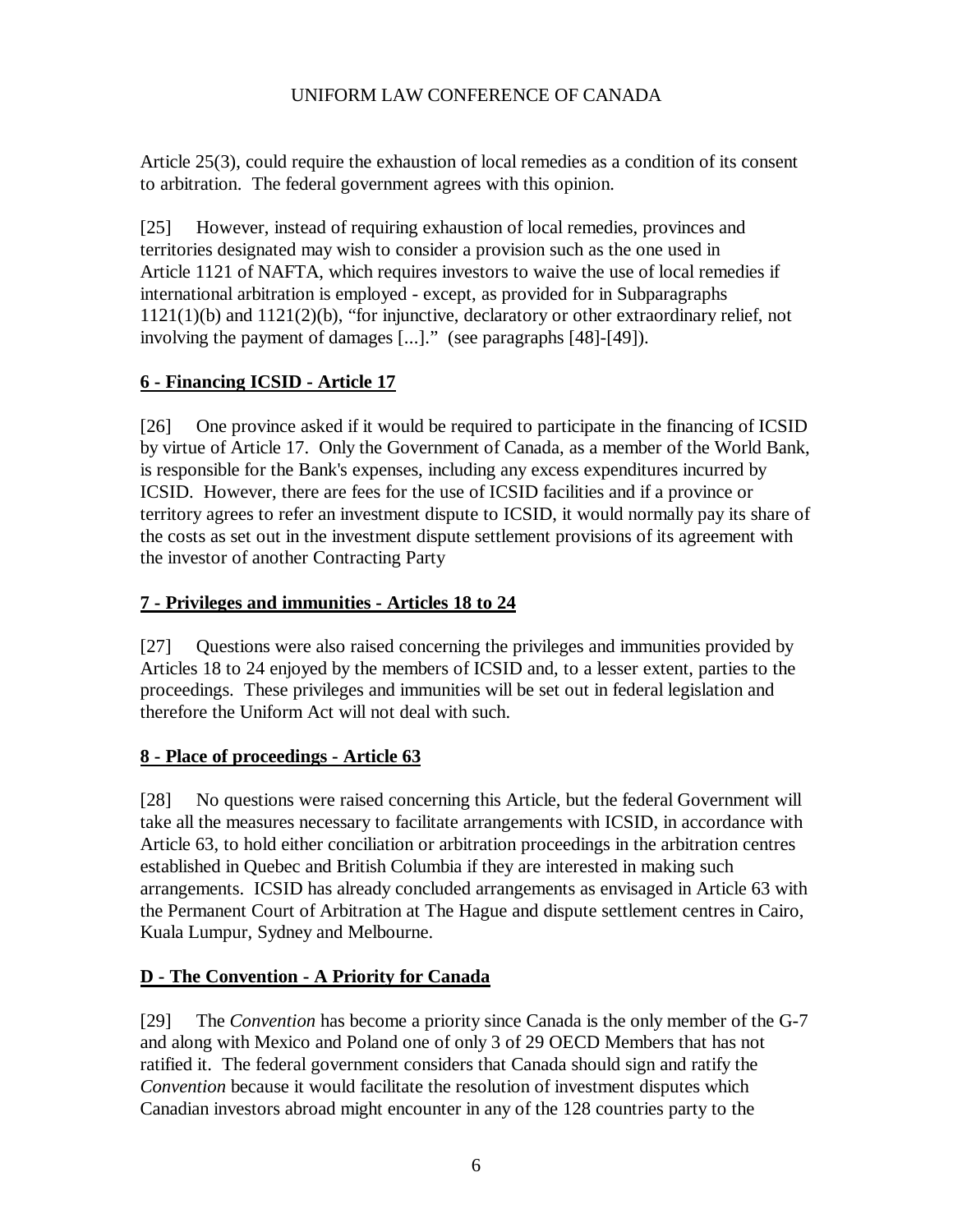*Convention*. Some of these countries, such as China, were visited by Team Canada and will be the focus of Canadian investors in the near future. Furthermore, some of these 128 countries are not party to the *New York convention of 1958* thus making it impossible to recognise and enforce Canadian investors' arbitral awards in those countries. Signature and ratification of the Convention would bring Canadian policy into line with our OECD partners and would be a logical next step within Canada now that all jurisdictions have arbitration laws in place to implement the *New York Convention of 1958* and the UNCITRAL *Model Law on International Commercial Arbitration*. Finally, the *Convention* is mentioned in both NAFTA, as an optional dispute settlement mechanism for investor-State disputes, and in 15 of the Foreign Investment Protection Agreements (FIPAs) concluded by Canada so far. Canada and Mexico not being parties to the *Convention* it cannot be used in the context of NAFTA as both the State of the investor and the Contracting State party to the dispute have to be parties to the *Convention* in order to use it. On the other hand, the ICSID *Additional Facility* can be used for investor-State disputes between Canada and the United States since the latter has ratified the *Convention*. If Canada was to become party to the *Convention* such disputes could be resolved under the *Convention* and investor-State disputes between Canada and Mexico could be handled under ICSID's *Additional Facility.*

### **II - IMPLEMENTATION METHODOLOGY**

#### **A - Implementation Methods used in Canada**

[30] Generally, there are three methods - options - by which international treaties are implemented in Canada.<sup>1</sup>

[31] Option (1) - The treaty can be incorporated in a short act which expressly gives the force of law to the treaty or certain of its articles. Then the treaty or such articles may be set out as a schedule to the act (e.g.: The *Act implementing the United Nations Convention on the Recognition and Enforcement of Foreign Arbitral Awards*, C.S. c. U-2.4; and, the *Foreign Missions and International Organisations Act*, C.S.C., c. F-29.4, C.S. (1991), c. 41).

[32] Option (2) - The treaty may be implemented by an act which may employ its own substantive provisions to give effect to the treaty, the text of which is not directly enacted or referred to (e.g.: Section 7(2.2) of the *Criminal Code* i.e., the *Convention for the Suppression of Unlawful Acts against the Safety of Maritime Navigation*, done at Rome on March 10, 1988).

<sup>1</sup> Verdon, Christiane, «Le Canada et l'unification internationale du droit privé», (1994) 32 C. Yrbk. Int'l L., pp. 3-37, at p. 30; and, Brownlie, Ian, Principles of Public International Law, 2nd ed., Clarendon Press, Oxford, 1973, 733 p., at p. 50.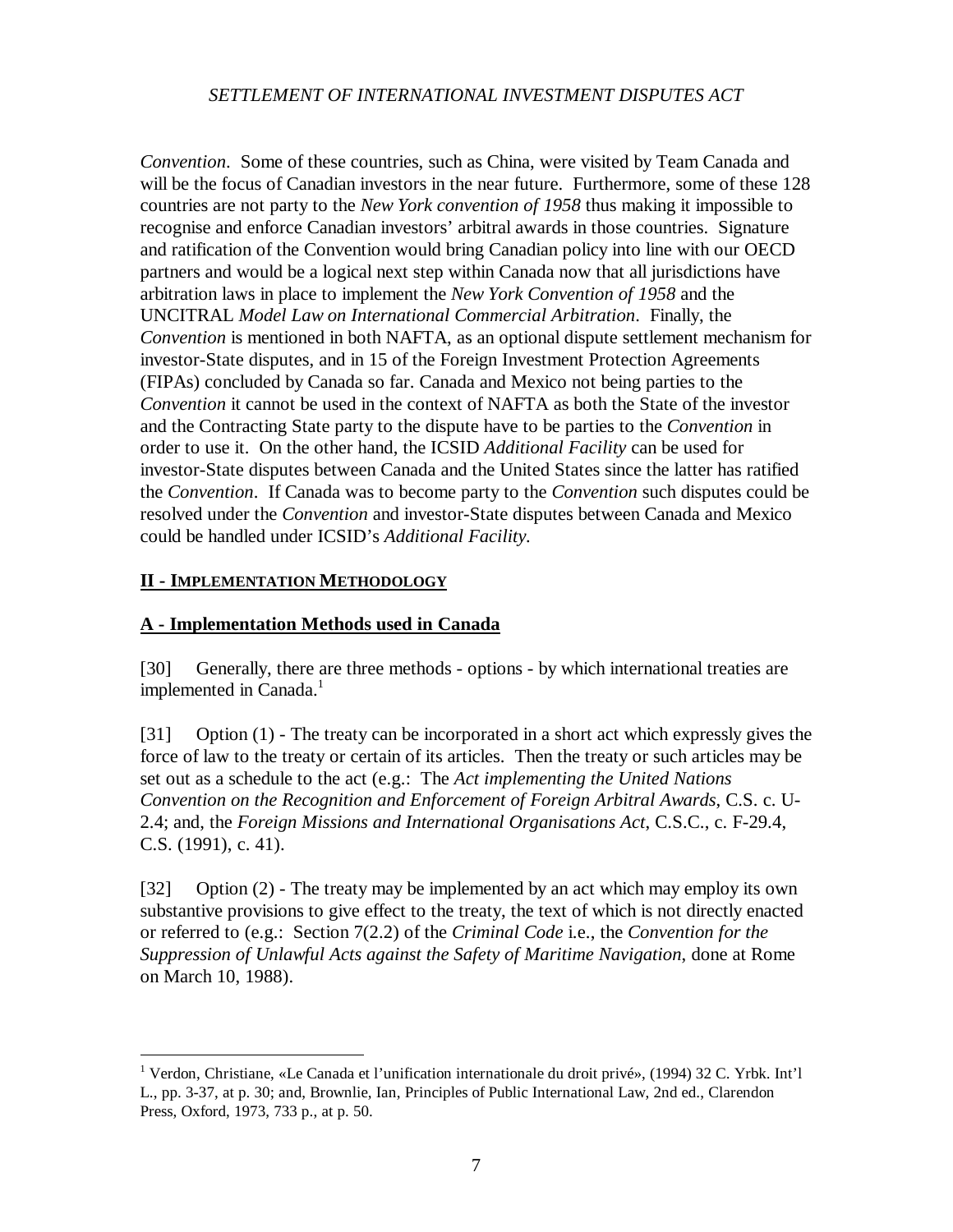[33] Option (3) - Even where the treaty is referred to in the long and short titles of the Act and also in the preamble and schedule for dissemination purposes, the Act may not expressly give the force of law to the treaty. Rather, contents of the provisions will allow the enforcement of the treaty in domestic law as is necessary to comply with the obligations imposed on the State without expressly giving the force of law to the treaty like under option (1). However, the provisions of the act implement the treaty in domestic law (e.g.: *NAFTA* and the United Kingdom and the New Zealand *Arbitration (International Investment Disputes) Acts*).

#### **B - Relation between the ICSID Convention and Domestic Courts**

[34] Georges Delaume, former Senior Legal Advisor of ICSID, describes the relation between the ICSID Convention and domestic law and domestic Courts:

"The *Convention* provides for a truly international arbitration machinery, operating under the auspices of ICSID. Within the framework of the *Convention* and of the Regulation and Rules for its implementation, ICSID arbitration constitutes a selfcontained machinery functioning in total independence from domestic legal systems. The autonomous character of ICSID arbitration is clearly stated in Article 44 of the *Convention*, according to which:

"Any arbitration proceeding shall be conducted in accordance with the provisions of this Section and, except as the parties otherwise agree, in accordance with the Arbitration Rules in effect on the date on which the parties consented to arbitration. If any question of procedure arises which is not covered by this Section or the Arbitration Rules or any rules agreed by the parties, the Tribunal shall decide the question."

and in Article 26 of the *Convention*, which provides: "Consent of the parties to arbitration under this *Convention* shall unless otherwise stated be deemed consent to such arbitration to the exclusion of any other remedy." By submitting to ICSID arbitration the parties therefore have the assurance that they may take full advantage to [*sic*] procedural rules specifically adapted to their needs and equally important that the administration of these rules will be exempt from the scrutiny or control of domestic courts and states that are parties to the *Convention* (contracting States). In the context of the *Convention* domestic courts must abstain from taking any action that might interfere with the autonomous and exclusive character of ICSID arbitration. In other words if a court in a contracting State becomes aware that a claim before it may call for adjudication under ICSID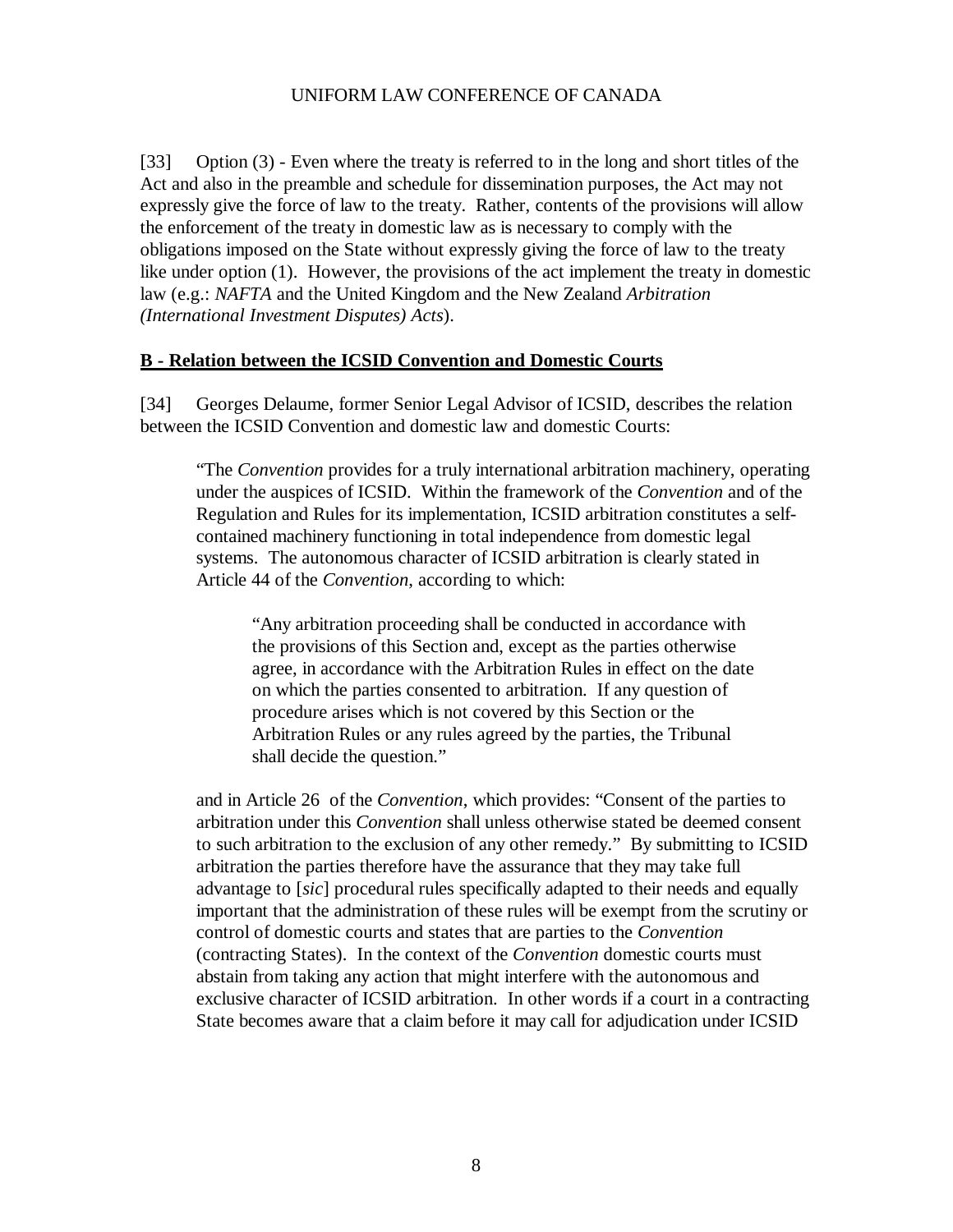the court ought to stay the proceedings pending proper determination of the issue by ICSID." 2

[35] Furthermore, as noted above, Paragraph (1) of Article 53 of the *Convention* provides that an ICSID arbitral award is binding on the parties and shall not be subject to any appeal or other remedy except those under the ICSID system (i.e. the remedies of interpretation, revision and annulment of an award). Thus, an ICSID arbitral award constitutes a truly international award subject solely to the rules of the *Convention*. Under this self-contained system of arbitration, the exclusive role of domestic courts is one of judicial assistance to facilitate recognition and enforcement of arbitral awards.

[36] In summary, the ICSID arbitration rules and process are as remote as possible from both domestic law and courts and only the provisions of the *Convention* relevant to the role of the domestic courts should be implemented in domestic law. Furthermore, these provisions have been checked against the already implemented general arbitration regimes for potential conflicts i.e. the *New York Convention of 1958* and the UNCITRAL *Model Law on International Commercial Arbitration*. As most of the ICSID arbitration process differs from existing regimes, the Working Group recommends including a prevalence provision in the Uniform Act in the event of inconsistency with other Acts.

[37] Thus, it is the recommendation of the Working Group that the most appropriate means of implementing the *Convention* in Canada would be through the method described in option (3) (see paragraph [33]). This implementation method was followed by the United Kingdom and New Zealand to implement the *Convention* in their territories.

#### **C - Implementation Principles Followed**

[38] The Working Group adopted the following implementation principles from Professor Ian Brownlie:

"It is only in so far as the rules of International Law are recognised as included in the rules of municipal law that they are allowed in municipal courts to give rise to rights and obligations. [...] [I]nternational law has no validity save in so far as its principles are accepted and adopted by our own domestic law."<sup>3</sup>

[39] Therefore, where rules of international law established by the *Convention* are not relevant to the limited role of the domestic courts, they will not be implemented in domestic law.

<sup>&</sup>lt;sup>2</sup> Delaume, Georges R., «ICSID Arbitration and the Courts», (1983) 77:4 A.J.I.L., pp. 784-803, at pp. 784-785.

<sup>3</sup> Brownlie, Ian, *Principles of Public International Law*, 4th ed., Clarendon Press, Oxford, 1990, at pp. 47-48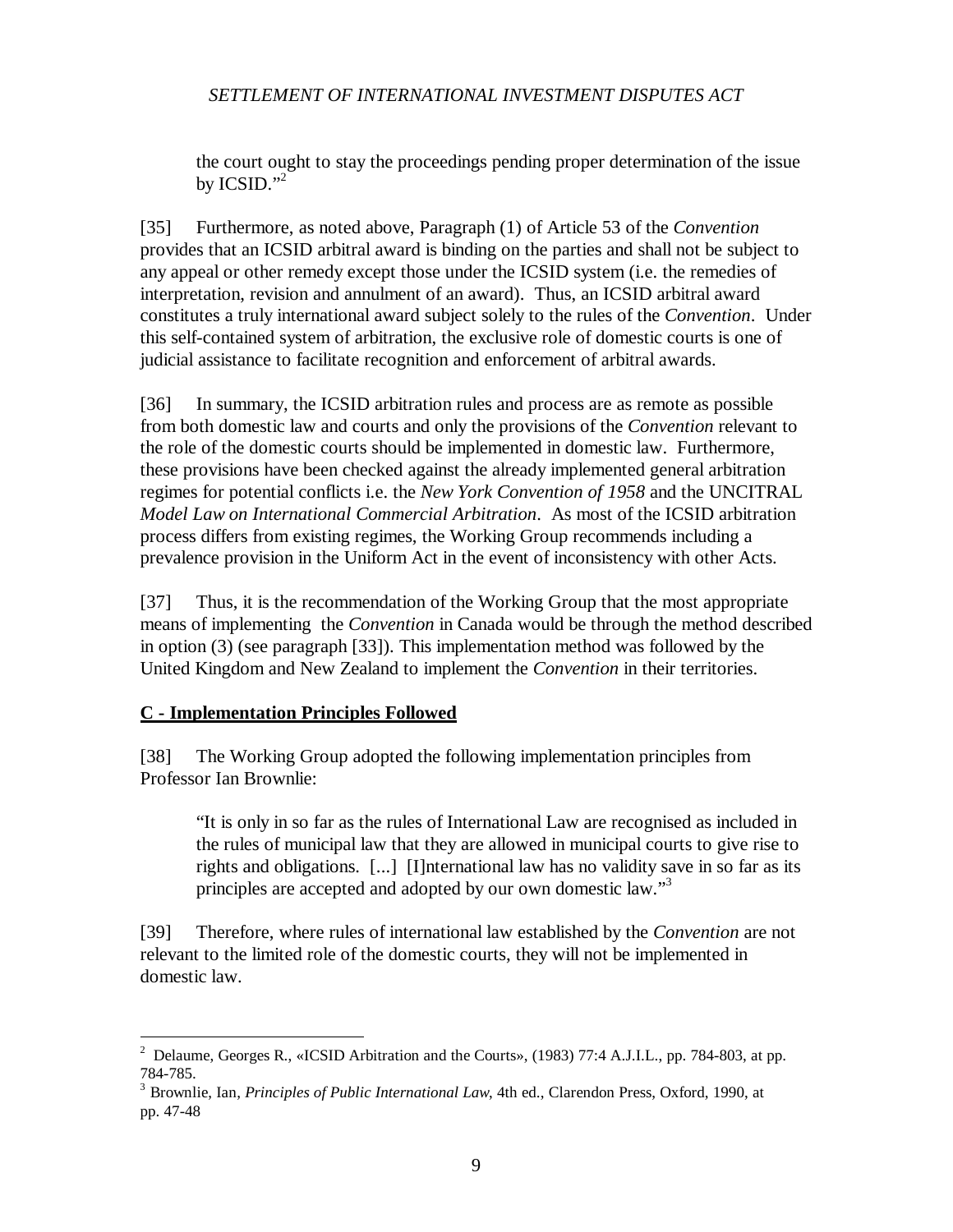### **D - Clause by Clause Analysis of the Convention**

[40] Unless otherwise stated, the provisions of the *Convention* not discussed below do not require implementation.

## **1 - Article 17 - Financing the Centre**

[41] Payments under Article 17 could be made directly to the World Bank by the Federal Government. The authority to make payments to the World Bank is provided to the Minister of Finance by the *Bretton Woods and Related Agreements Act*. (see paragraph [26]).

- No need for Provincial and Territorial implementation.
- No Federal implementation is necessary. The legislation is already in place.

## **2 - Articles 18-24 - Immunities and Privileges**

[42] These privileges and immunities will be set out in the federal legislation. As some provinces and territories may have existing administrative arrangements with regard to diplomats and consuls in their jurisdiction, such jurisdictions may have to make similar arrangements with regard to individuals in their jurisdiction that will enjoy privileges and immunities under the *Convention*. (see paragraph [27]).

- No need for provincial and territorial implementing legislation. Possible administrative arrangements.
- Federal implementation may be needed. In due time, an implementation assessment will be done in the light of the *Foreign Missions and International Organisations Act*, C.S.C., c. F-29.4, C.S. (1991), c. 41.

## **3 - Article 25(1) - Jurisdiction of the Centre - "Contracting State" and "constituent subdivision"**

[43] Any Province or Territory that wishes to be designated as a "constituent subdivision" will have to bind itself to the Uniform Act implementing the *Convention* and will also have to provide that ICSID awards are enforceable against the provincial Crown or the government of the Territory. A province or territory that does not wish to be designated as "constituent subdivision" will still have to enact the Uniform Act but without binding itself.

- Provincial and territorial implementation of this provision is needed where provinces and territories wish to be designated as "constituent subdivisions" under Article 25(1).
- Federal implementation is required as Canada is the "Contracting State".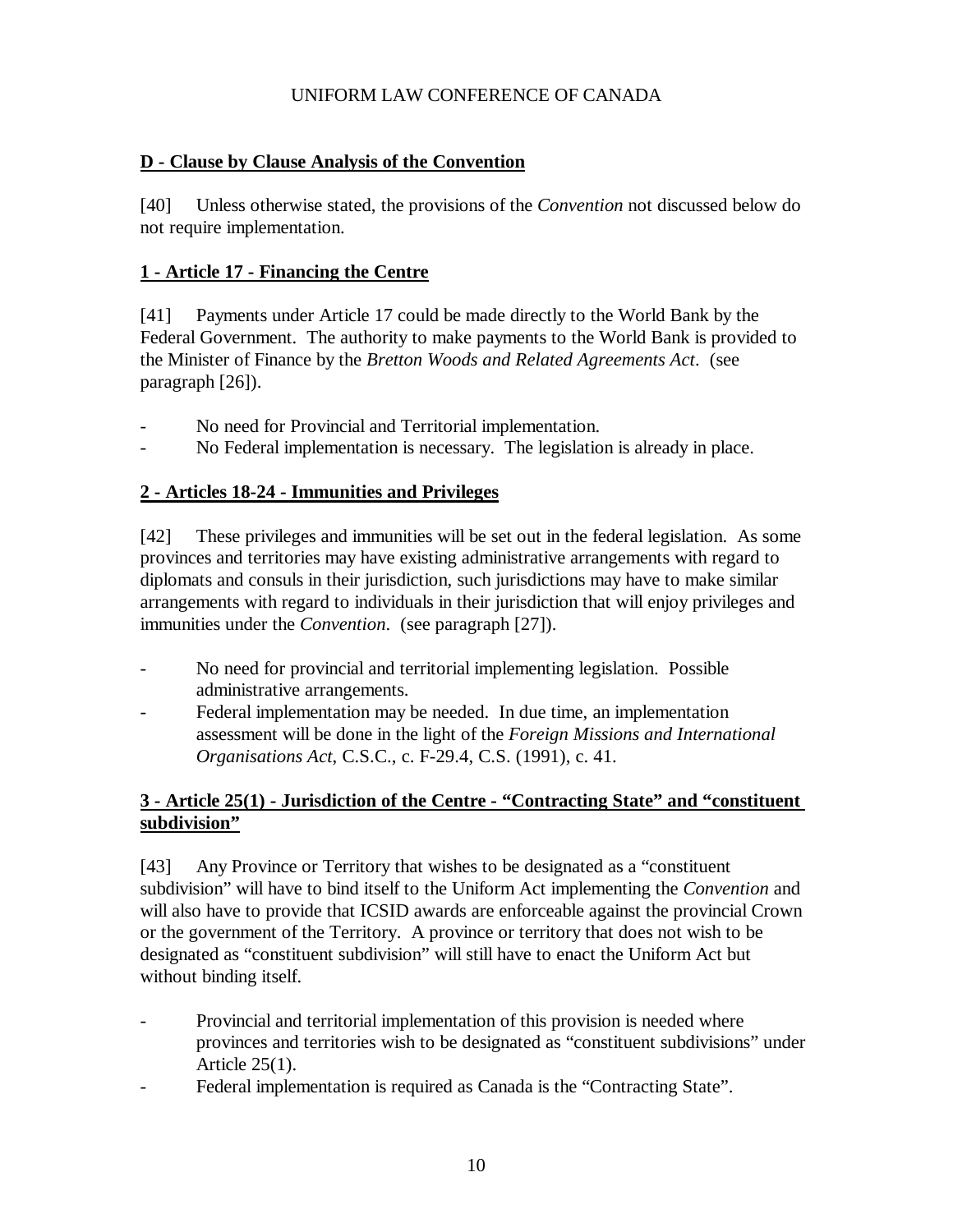### **4 - Article 25(3) - Consent by a "constituent subdivision"**

[44] It is the Government of Canada's intention to notify ICSID under Paragraph (3) of Article 25 that no prior federal approval will be required in order to submit an investment dispute to ICSID between a designated Canadian province or territory and an investor of another State. This provision should not give rise to any rights and obligations in domestic courts. Canada's notification to ICSID is sufficient for ICSID's purposes.

No need for federal, provincial and territorial implementation.

## **5 - Article 25(4) - Limitation of the scope of application of the Convention**

[45] Paragraph (4) of Article 25 provides that any Contracting State may notify ICSID of the class or classes of disputes which it would or would not consider submitting to ICSID's jurisdiction. As it was recommended earlier, it would be preferable not to notify ICSID according to this provision and to leave the field clear. (see paragraph [23]).

[46] Notifications under Paragraph (4) are extremely rare. In fact, any notification under that Paragraph would limit Canada's openness to foreign investments and would send negative signals to potential foreign investors interested in Canada.

[47] In order to alleviate the negative impact of a notification under Paragraph (4) of Article 25, governments in Canada could limit the application of the *Convention* on a case-by-case basis by deciding not to include ICSID arbitration agreements in their investment contracts with foreign investors. Furthermore, the governments could also limit the application of the *Convention* by simply deciding not to consent to ICSID arbitration on an as needed basis.

- On that basis, the Working Group recommends that a provision limiting the scope of application of the *Convention* in Canada should not be implemented by any government in Canada.

# **6 - Article 26 - Exhaustion of Local Remedies**

[48] If governments in Canada were to require the exhaustion of local remedies it would seem more appropriate to request that this take place on a case-by-case basis rather than by imposing this condition through the implementing legislation of the *Convention*. In practice, a requirement to exhaust local remedies is extremely rare. Moreover, such a requirement could limit Canada's openness to foreign investments and could send negative signals to potential foreign investors interested in Canada.

[49] Instead of requiring the exhaustion of local remedies, governments in Canada may wish to consider including in their arbitration agreements a provision similar to Article 1121 of NAFTA. (see paragraph [25]).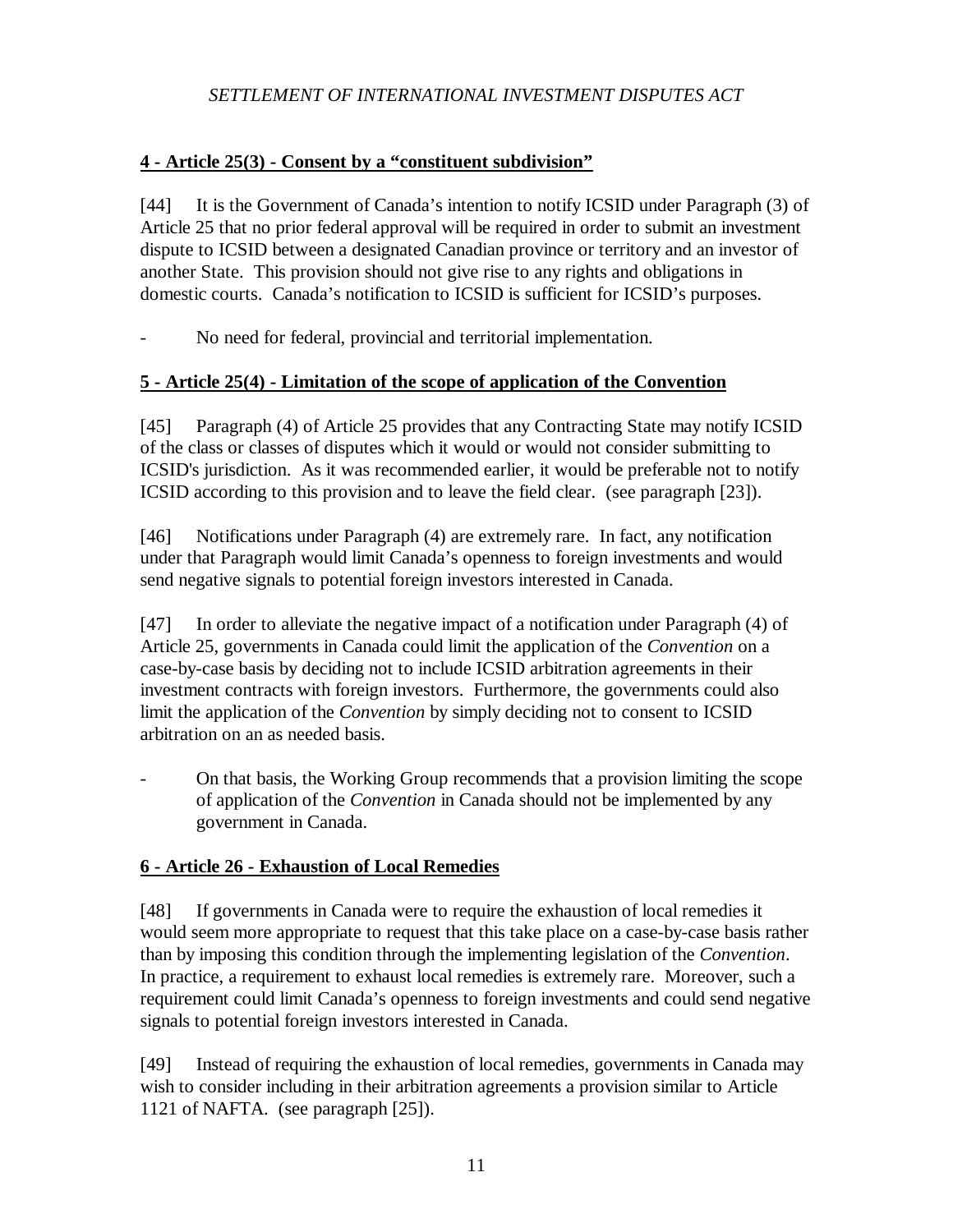- On that basis, the Working Group recommends that a provision requiring the exhaustion of local remedies should not be implemented by any government in Canada.

#### **7 - Article 26 - Exclusion of any other Remedy**

[50] Article 26 provides that "[c]onsent of the parties to arbitration under this *Convention* shall, unless otherwise stated, be deemed consent to such arbitration to the exclusion of any other remedy." The ICSID Tribunal should be the only one deciding what are the excluded remedies, if there is a dispute to that effect; it is an essential element of the jurisdiction of the ICSID Tribunal. There would be a danger in having competing decisions from an ICSID Tribunal and a domestic Court on such matter. As mentioned earlier, in the context of the *Convention* domestic courts must abstain from taking any action that might interfere with the autonomous and exclusive character of an ICSID arbitration.

- On that basis, the Working Group recommends that Article 26 should not be implement and therefore does not appear in the Uniform Act.

### **8 - Article 35 - Conciliation - Agreement of the parties to refer in other proceedings to views expressed or statements or admissions or offers of settlement made by the other party in the Conciliation, or the report or any recommendation made by the Commission**

[51] It is recommended to implement this provision. The implementation of this provision will provide for the condition set out in the *Convention* regarding the agreement of both parties to use documents or communications from ICSID conciliation proceedings before domestic courts, arbitrators, or otherwise.

Federal, provincial and territorial implementation is needed.

#### **9 - Article 43 - Tribunal's power to call evidence and visit**

[52] Article 43 of the *Convention* and ICSID's *Arbitration Rule* 34(3) that states that "[t]he parties shall co-operate with the [ICSID] Tribunal in the production of the evidence [...]", does not provide for assistance from domestic courts in taking evidence contrary to other arbitration procedures.

No need for federal, provincial and territorial implementation.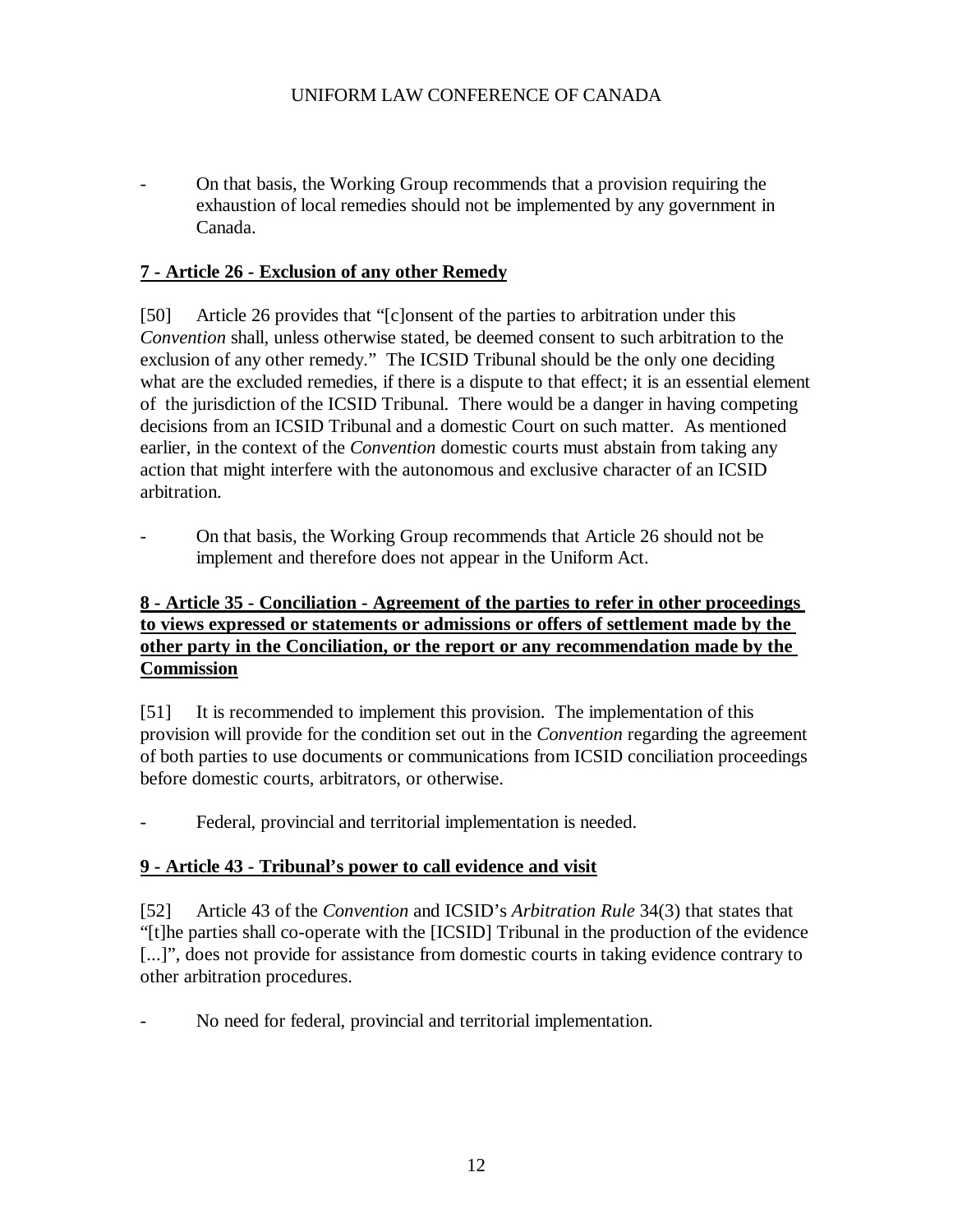### **10 - Article 47 - Provisional measures**

[53] Article 47 of the *Convention* has to be read with ICSID's *Arbitration Rule* 39(5) which provides that "[n]othing in this Rule shall prevent the parties, provided that they have so stipulated in the agreement recording their consent, from requesting any judicial or other authority to order provisional measures, prior to the institution of the proceeding, or during the proceeding, for the preservation of their respective rights and interests".

[54] It is important to implement Rule 39(5) in order to override Article 9 of the *Commercial Arbitration Code* which applies whether the place of arbitration is inside or outside Canada. Contrary to Rule 39(5), Article 9 provides that "[i]t is not incompatible with an arbitration agreement for a party to request, before or during arbitral proceedings, from a court an interim measure of protection and for a court to grant such measure". Therefore, if Rule 39(5) was not implemented, a party to an ICSID proceeding could unilaterally request provisional measures without the consent of the other party and thus could infringe an arbitration agreement and would contravene to Rule 39(5). Consequently, Rule 39(5) should be implemented in order to avoid this possibility and to override Article 9 of the *Commercial Arbitration Code* by virtue of the prevalence provision.

Federal, provincial and territorial implementation is needed.

### **11 - Articles 50-52 - Interpretation, Revision and Annulment of the Award**

[55] These provisions will need to be implemented in order to provide for stay of enforcement proceedings in the domestic courts where enforcement of an award is stayed under the *Convention*.

Federal, provincial and territorial implementation is needed.

### **12 - Article 53 - The Award is binding on the Parties - No Appeal - No other Remedy**

[56] This provision will need to be implemented in order to (1) provide that the awards are binding on the parties, (2) provide that the awards are final and that they are not subject to any appeal or to any other remedy except those provided for in the *Convention*, and (3) specify that an award shall include any decision interpreting, revising or annulling an award.

Federal, provincial and territorial implementation is needed.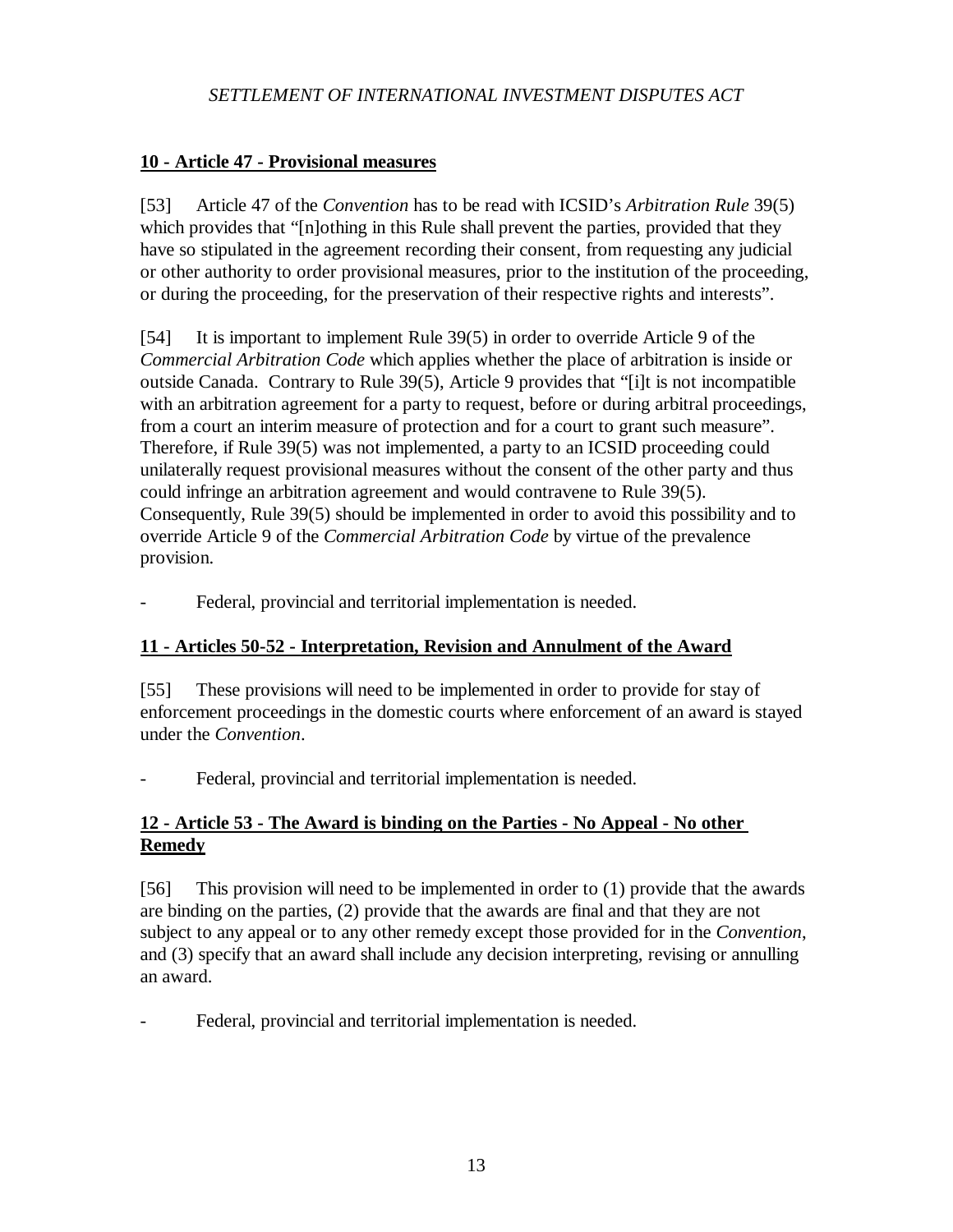# **13 - Article 54 - Recognition of the Award as if it were a final decision of a domestic court**

[57] This provision will need to be implemented in order to (1) provide that the awards are binding and enforceable as if they were final judgements of a domestic court (2) provide that the awards are enforceable against the Crown in the same manner and to the same extent as judgements are enforceable against the Crown.

- Federal, provincial and territorial implementation is needed.

### **14 - Article 55 - State Immunity**

[58] Federal implementation of this provision is necessary to ensure that the *State Immunity Act*, S.C. 1980-81-82-83, c. 95, will prevail over the *Convention*'s implementing legislation.

- No need for Provincial and Territorial implementation and therefore will not appear in the Uniform Act.
- Federal implementation is needed.

### **15 - Article 68(2) - Ratification respective of Constitutional procedures - Coming into force**

[59] As the *Convention* will come into force in all 13 Canadian jurisdictions on the same day and only 30 days after the date of deposit of Canada's Instrument of Ratification, it is important that we provide for an effective and simple provision regarding the coming into force of the *Convention*. Therefore, the Working Group does not recommend proclaiming the implementing legislation in force on the day the *Convention* comes into force for Canada because the delay before knowing such date is to short. Instead, the Working Group recommends that the legislation implementing the *Convention* comes into force on Royal Assent, with the understanding that the Act has no effect until the Convention comes into force for Canada.

Federal, provincial and territorial implementation is needed

### **E - Other Implementation Issues in relation to the Convention**

#### **1 - Miscellaneous issues**

[60] Comments regarding other implementation issues appear in the text of the Draft Uniform Act. They include (1) regulation power; (2) Rules of Court; and, (3) appearance of non-provincial Bar members in ICSID conciliation and arbitration proceedings.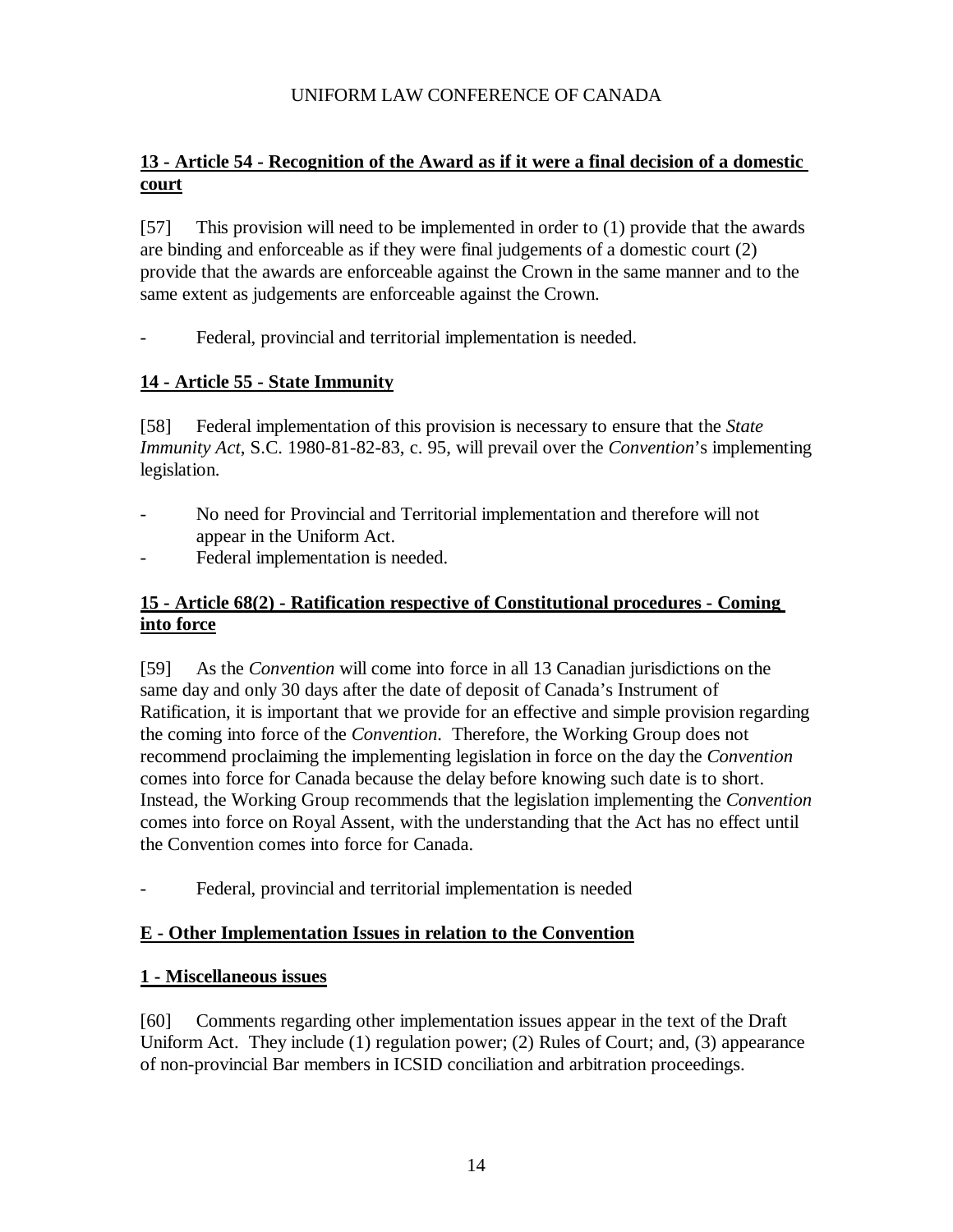[61] As for the appearance of non-provincial or non-territorial Bar members in conciliation and arbitration proceedings, Section 12 of the Uniform Act dealing with regulation powers integrates the language of Section 38 of the *International Commercial Arbitration Act* of British Columbia that handles this question. For information purposes, herewith is the regulation of British Columbia taken to that effect and adapted for the circumstances :

«A person who is not a member of the Law Society of [name of the province or territory], and appears as counsel or advocate in an arbitration [or conciliation] under the [*Settlement of International Investment Disputes Act*] or gives legal advice concerning that arbitration [or conciliation] is with respect to that appearance or legal advice, exempt from [refer to the necessary provisions of the act governing the legal profession].»

## **2 - Interpretation Provision**

[62] The Working Group had very interesting discussions regarding the interpretation of uniform legislation implementing international conventions. The discussions evolved around the fact that such legislation should be interpreted in a manner that should promote uniform domestic (i.e. across Canada), national (i.e. foreign jurisdictions) and international (i.e. ICSID Tribunals) application of the *Convention*. The Working Group recognised that this matter would need further analysis and attention from the interested Canadian actors in this area. Therefore, it was left out of this drafting exercise.

[63] In applying or interpreting the Convention the Working Group would recommend, in particular, referring to the following documents that can be ordered from ICSID, 1818 H Street, N.W., Washington, D.C. 20433, USA:

• International Centre for the Settlement of Investment Disputes, *Basic Documents*, ICSID/15, Washington D.C., 1985, 107 p.

Includes: - The Convention

- The Administrative and Financial Regulations
- The Institution Rules
- The Arbitration Rules
- The Conciliation Rules
- International Centre for the Settlement of Investment Disputes, Analysis of Documents concerning the Origin and the Formulation of the Convention, Vol.I, Washington D.C., 1970, 403 p.
- International Centre for the Settlement of Investment Disputes, Analysis of Documents concerning the Origin and the Formulation of the Convention, Vol.II Part I & Part II, Washington D.C., 1970, 1088 p.